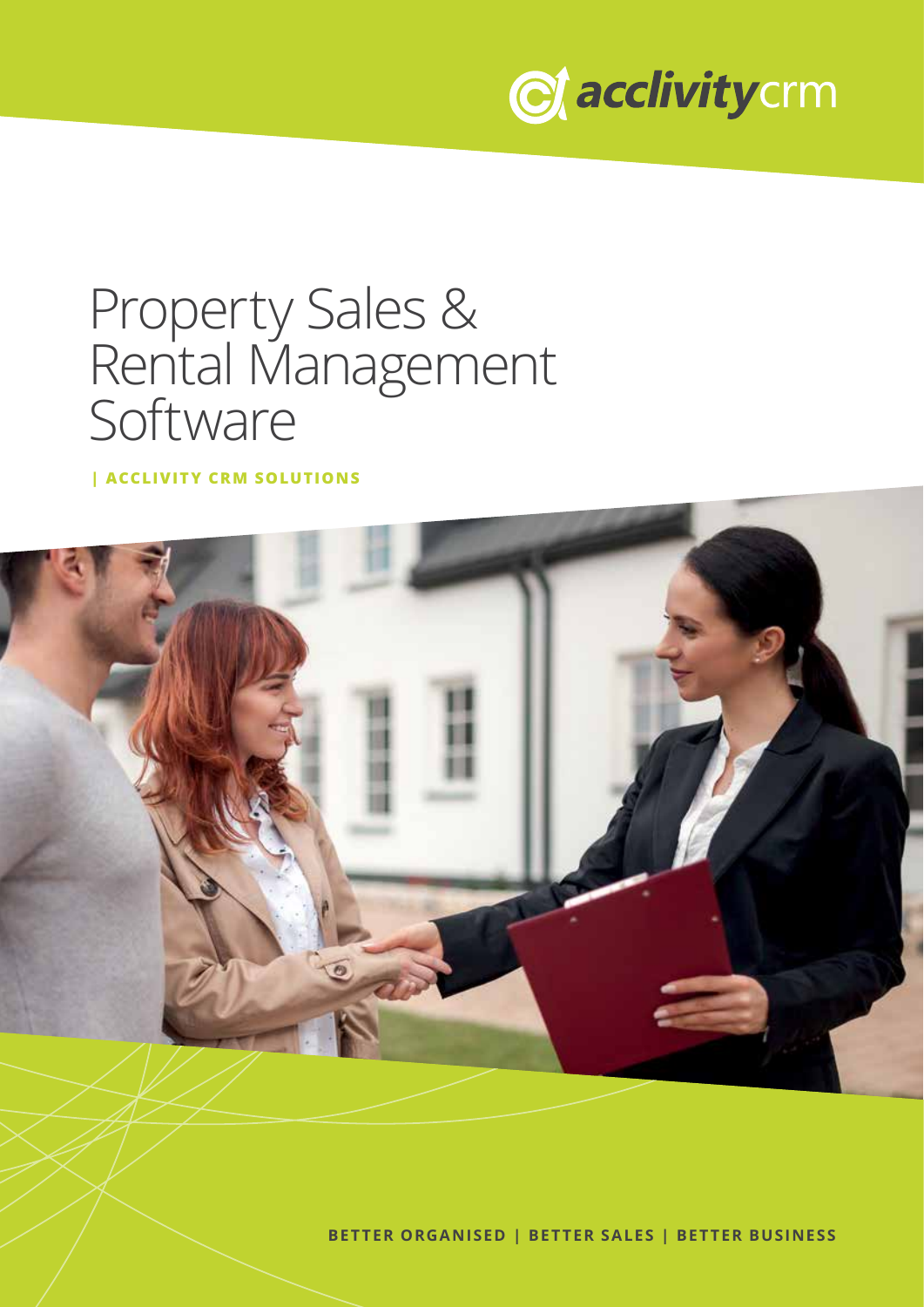### Question

**Are you struggling with inflexible software, managing your properties on paper or in Excel?**

**Are you struggling to keep track of documentation, letters and emails for your sales or rentals ?**

**Do you find it difficult to keep track of who is doing what or where your bottlenecks are ?**

### Acclivity Property Sales & Rental Management

*If you answer yes to any of the above questions then our Property Management solution will help you. It has been designed in cooperation with leading Developers and comes packed with tools to organise, reduce administration costs and track what's happening across your property portfolio.*

#### **Everything in one place**

Permanent, secure and easily retrievable storage for all your business information. Store emails, exchanged documents and details of your phone calls.

#### **Track Purchaser / Tenant Requirements**

Track any extras and communicate to site. Track issues raised and analyse what problems are arising.

#### **Automated workflows**

Track activities throughout your business and automatically assign tasks to your staff based on events such as "Contracts Exchanged" or "Tenancy Expires".

#### **Partner Portal Access**

Provide your Partners, Solicitors or Sales Agents access to update the property, purchaser or tenant information.

#### **Secure**

Keep as much data as you need. Restrict who sees what, so that your Data Subject's Personal Data is not shared unnecessarily.

#### **Mobile**

Access and update your data anywhere with our mobile app.

#### **Integrated**

Our solution has been integrated with a number of Finance systems, in particular Advanced Business Manager, so that users can see up-to-date financial information on salesor rentals.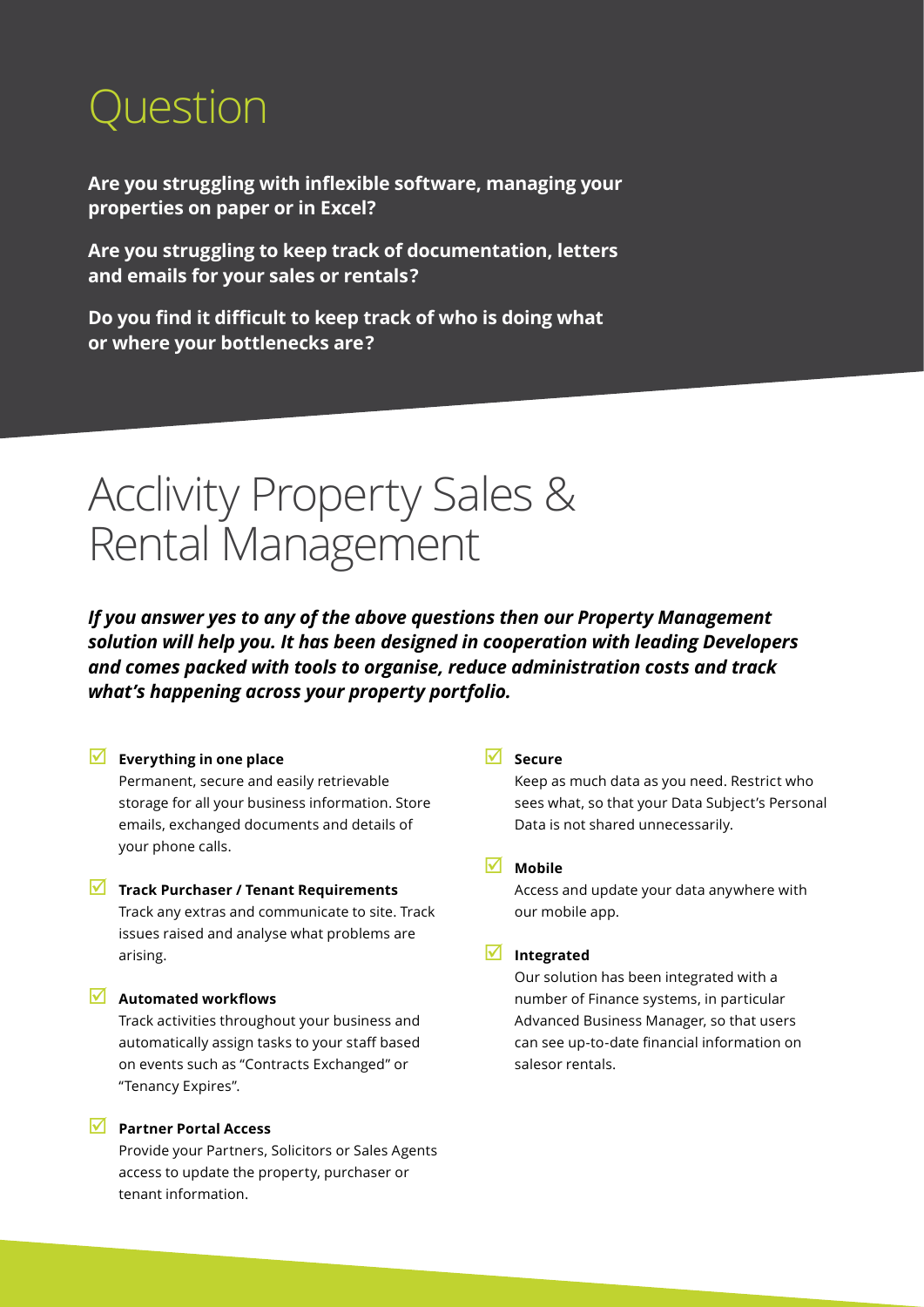

# keeping you informed...

Configure the system to watch for activity or to highlight issues with your properties. Have it trigger notifications internally or to 3rd parties when issues arise. Use colour rules to highlight records within the system.

Use the Dashboard functionality to get a real-time view of what's happening.

We can create bespoke reports to match your existing stakeholder reports. Our application provides comprehensive reporting functionality that will meet all of your business needs.

**Optimise Property Sales, Property Management or Property Rental operations with this easy to use CRM solution.**